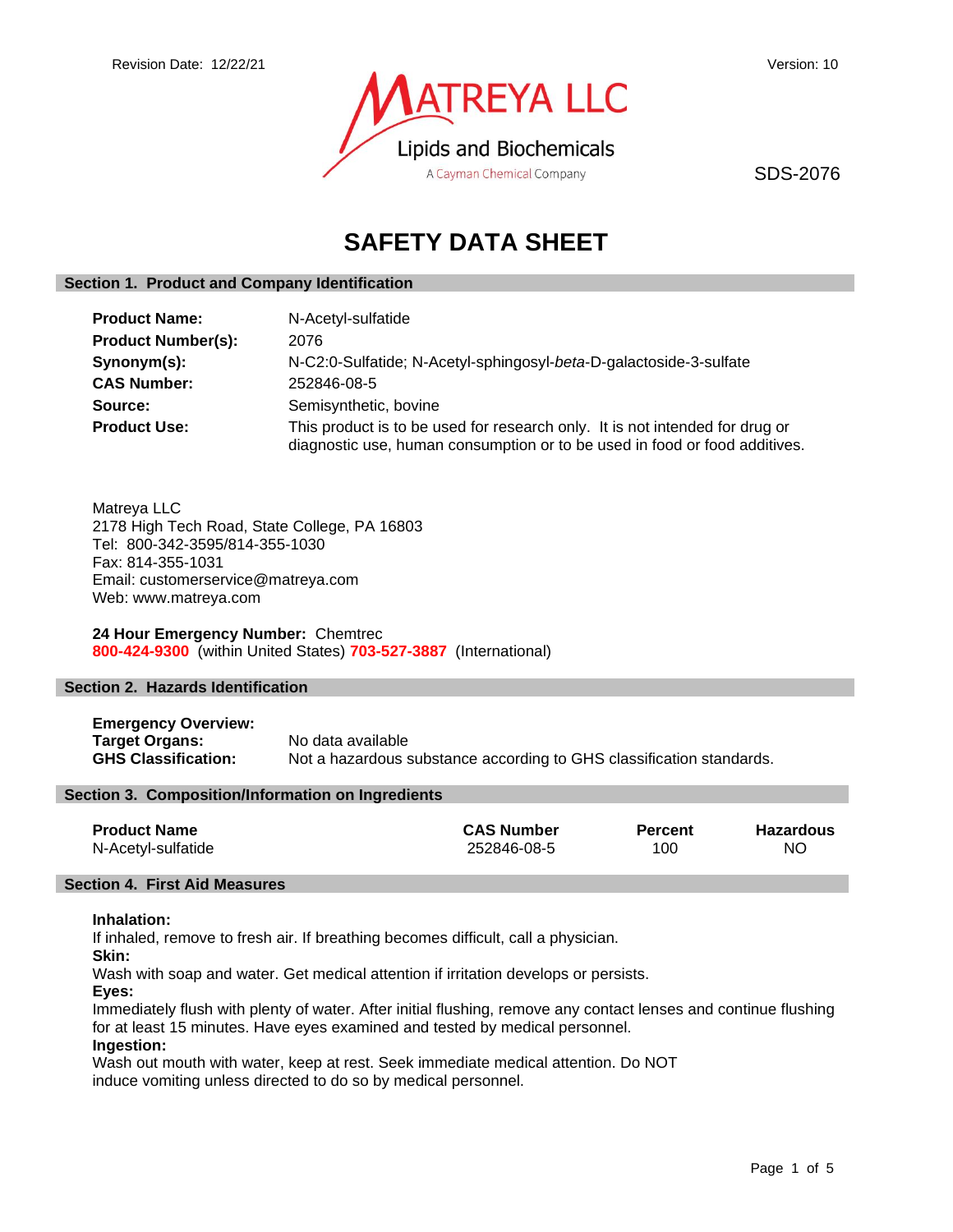# **Section 5. Fire Fighting Measures**

#### **Suitable extinguishing media:**

Use dry chemical, alcohol-resistant appropriate foam, carbon dioxide, or water spray.

**Specific hazards arising from the chemical:**

No data available

**Special protective actions for fire fighters:**

No data available

### **Special protective equipment for fire fighters:**

Wear breathing apparatus and use water spray to keep fire-exposed containers cool.

# **Section 6. Accidental Release Measures**

# **Personal precautions:**

Wear appropriate personal protective equipment. After contact with skin, wash immediately with plenty of water.

# **Environmental precautions:**

Do not let product enter drains.

# **Methods and Materials for containment and cleaning up:**

Sweep up and keep in suitable, closed container for disposal.

# **Section 7. Handling and Storage**

# **Precautions for safe handling:**

Avoid contact with eyes, skin or clothing. Do not ingest. Use only with adequate ventilation. Keep sealed when not in use. Wear appropriate personal protective equipment.

# **Conditions for safe storage, including incompatibilities:**

Recommended storage temperature: -20°C. Keep container tightly closed in a dry and well-ventilated place.

# **Section 8. Exposure Controls/Personal Protection**

This product contains no substances with occupational exposure limit values.

# **Engineering Controls:**

No specific ventilation required.

**Personal Protective Equipment:**

#### **Respiratory protection:**

Respiratory protection is not required. Where protection from nuisance levels of dusts are desired, use type N95 (US) or type P1 (EN 143) dust masks. Use respirators and components tested and approved under appropriate government standards such as NIOSH (US) or CEN (EU).

#### **Hand protection:**

For prolonged or repeated contact use protective gloves. Recommended: Nitrile rubber **Eye protection:**

Safety eyewear should be worn at all times to avoid exposure to liquid splashes, mists, or dusts. Recommended: Safety glasses with side shields or goggles.

#### **Skin protection:**

Protective clothing should be selected specifically for the working place, depending on concentration and quantity of the hazardous substances handled. Recommended: Lab coat

# **Section 9. Physical and Chemical Properties**

| Appearance:                              | Solid             |
|------------------------------------------|-------------------|
| Odor:                                    | No data available |
| Odor threshold:                          | No data available |
| pH:                                      | No data available |
| <b>Melting/Freezing point:</b>           | No data available |
| Initial boiling point and boiling range: | No data available |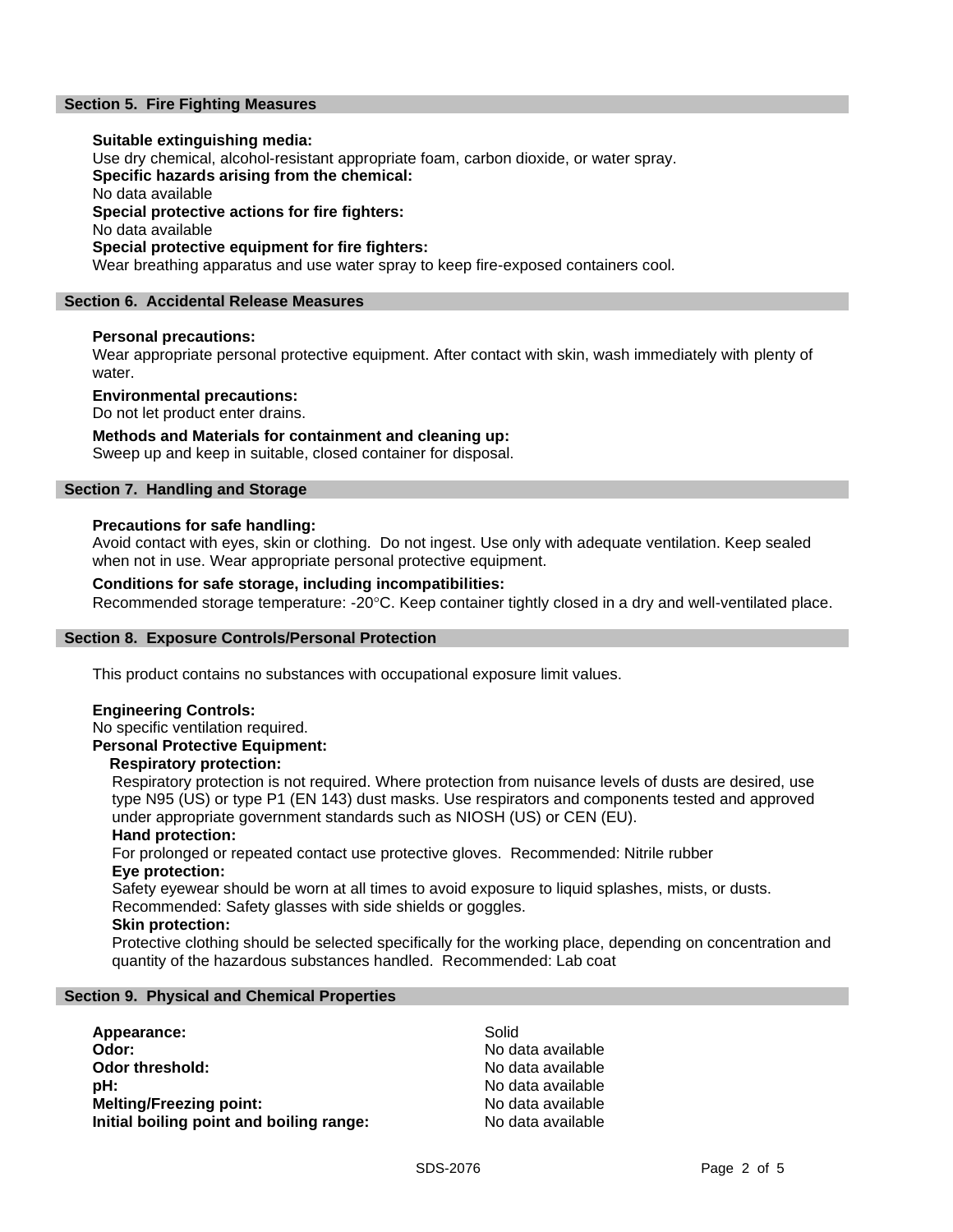- **Flash point:** No data available **Evaporation rate:**<br> **Exaporation rate:** No data available<br> **Elammability (solid. gas):** No data available **Flammability (solid, gas): Upper/Lower flammability or explosive limit:** No data available **Vapor pressure:** No data available **Vapor density:** No data available in the set of the set of the No data available **Relative density:** No data available **Solubility (ies):** Chloroform, warm ethanol, warm methanol **Partition coefficient (n-octanol/water):** No data available **Auto-ignition temperature:** No data available<br> **Decomposition temperature:** No data available **Decomposition temperature: Viscosity:** No data available in the set of the set of the set of the No data available **Molecular formula:** C<sub>26</sub>H<sub>49</sub>NO<sub>11</sub>S **Molecular weight:** 584
	-

# **Section 10. Stability and Reactivity**

#### **Reactivity:**

Stable under recommended storage conditions.

# **Chemical stability:**

Stable under recommended storage conditions.

**Possibility of hazardous reaction:** No data available.

**Conditions to avoid:** No data available.

**Incompatible materials:** No data available.

**Hazardous decomposition products:** No data available.

# **Section 11. Toxicological Information**

# **Acute toxicity:**

No data available.

**Skin corrosion / irritation:** No data available.

**Serious eye damage / irritation:** No data available.

**Respiratory or skin sensitization:** No data available.

# **Germ cell mutagenicity:**

No data available.

# **Carcinogenicity:**

No component of this product present at levels greater than or equal to 0.1% is identified as a carcinogen or potential carcinogen by IARC, ACGIH, NTP or OSHA.

# **Reproductive toxicity:** No data available.

**Specific target organ toxicity - single exposure:** No data available.

# **Specific target organ toxicity - repeated exposure:** No data available.

**Aspiration hazard:**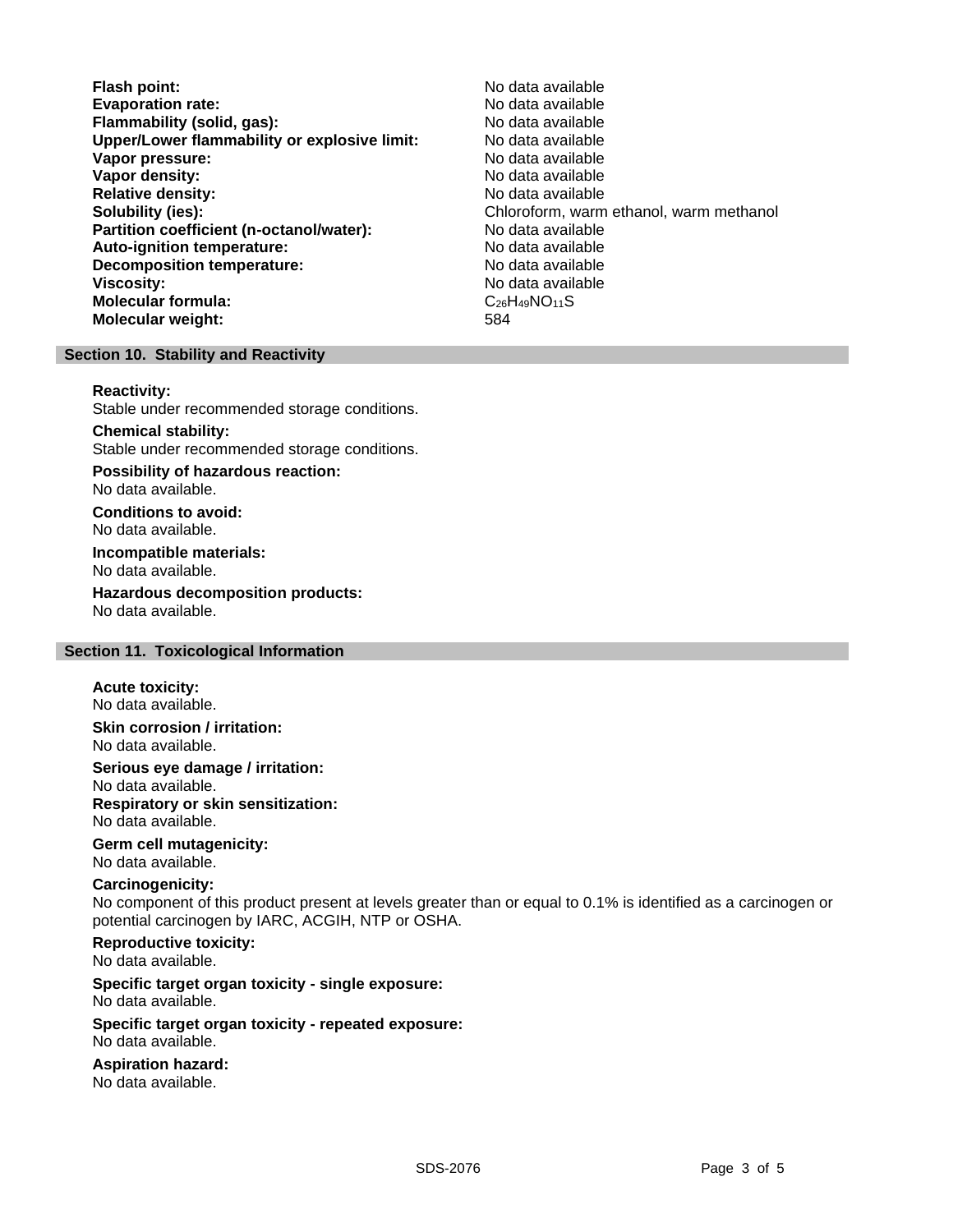# **Section 12. Ecological Information**

**Toxicity:** No ecological data available for this product. **Persistence and degradability:** No data available. **Bioaccumulative potential:** No data available. **Bioaccumulation:** No data available. **Mobility in soil:** No data available.

**Other adverse effects:** No data available.

#### **Section 13. Disposal Consideration**

#### **Disposal methods:**

Observe all federal, state and local environmental regulations.

#### **Section 14. Transportation Information**

| DOT (US)<br><b>UN Number:</b>                       | Not dangerous goods |
|-----------------------------------------------------|---------------------|
| <b>Land Transport ADR/RID</b><br><b>UN Number:</b>  | Not dangerous goods |
| <b>Maritime Transport IMDG</b><br><b>UN Number:</b> | Not dangerous goods |
| <b>Air Transport ICAO/IATA</b><br><b>UN Number:</b> | Not dangerous goods |

### **Section 15. Regulatory Information**

 **Product Name CAS Number** N-Acetyl-sulfatide 252846-08-5

# **SARA 302 Components:**

No chemicals in this material are subject to the reporting requirements of SARA Title III, Section 302.

#### **SARA 313 Components:**

This material does not contain any chemical components with known CAS numbers that exceed the threshold (De Minimis) reporting levels established by SARA Title III, Section 313.

#### **SARA 311/312 Hazards:**

No 311/312 SARA Hazards

# **California Prop. 65 Components:**

This product does not contain any chemicals known to State of California to cause cancer, birth, or any other reproductive defects.

# **DSL/NDSL status:**

This product contains the following components that are not on the Canadian DSL nor NDSL lists.

| Component          | <b>CAS Number</b> |
|--------------------|-------------------|
| N-Acetyl-sulfatide | 252846-08-5       |